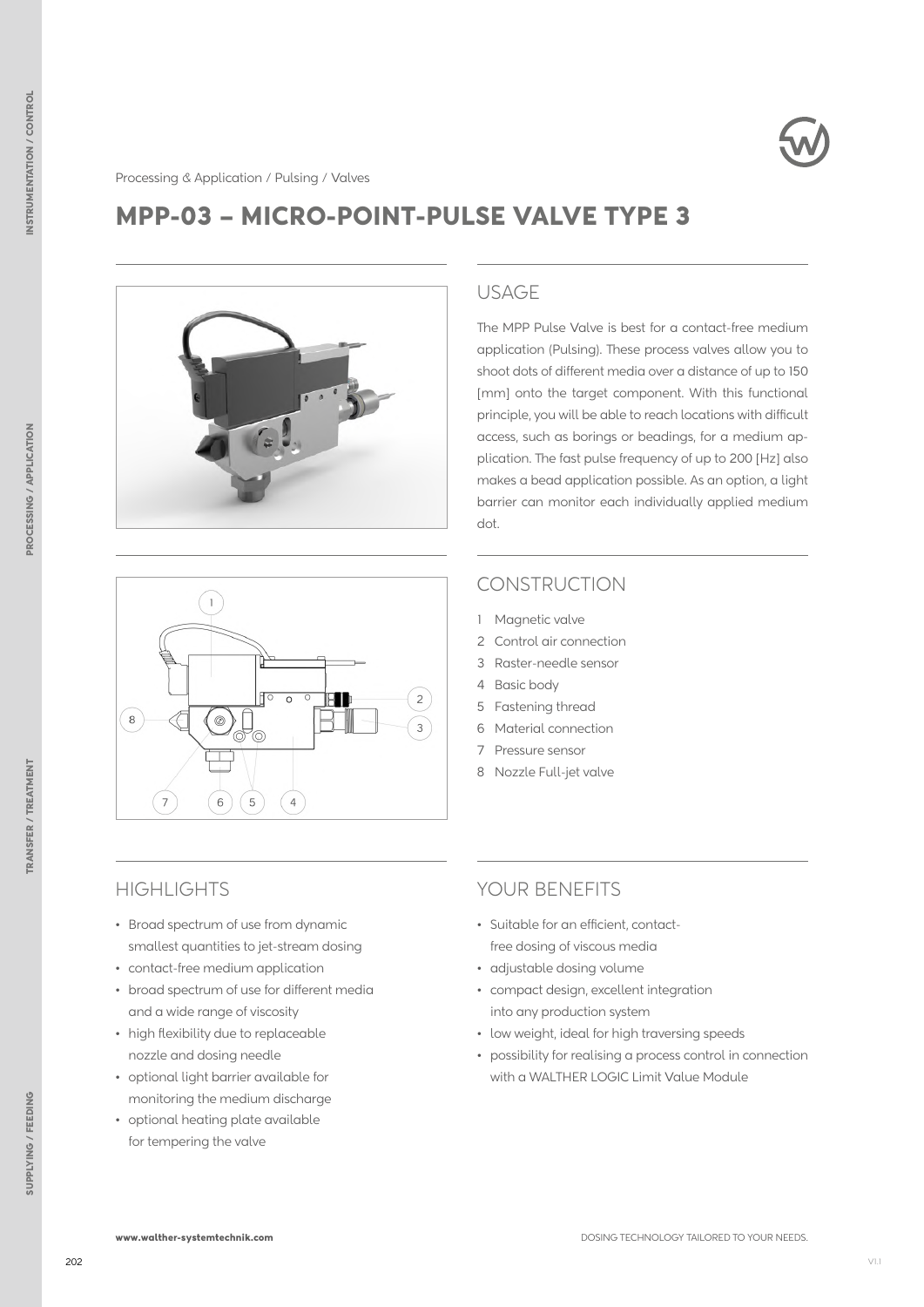

Processing & Application / Pulsing / Valves

# MPP-03 – MICRO-POINT-PULSE VALVE TYPE 3

## ORDER CODE (\* STANDARD OPTIONS) MPP-03 - - - - - - - - - - **1 2 3 4 5 6 7 8 9 10 11**

| $\mathbf{1}$   | Designation                  | $5\phantom{.0}$ | Pressure sensor        | $\sqrt{6}$      | Nozzle diameter             |
|----------------|------------------------------|-----------------|------------------------|-----------------|-----------------------------|
|                | Micro-Point-Pulse Valve Type | <b>N00</b>      | no boring*             | 02              | $0,2$ [mm]                  |
| 3              |                              | LO <sub>0</sub> | boring left with plug  | 03              | $0,3$ [mm]                  |
|                |                              | L <sub>02</sub> | $0$ to $2$ [Bar]       | 05              | $0,5$ [mm]*                 |
| $\overline{2}$ | <b>Sealing Material</b>      | L10             | 0 to 10 [Bar]          | 08              | $0,8$ [mm]                  |
| V              | Viton*                       | L <sub>50</sub> | 0 to 50 [Bar] $*$      | 10 <sup>°</sup> | $1,0$ [mm]                  |
|                | Isolast                      | R <sub>00</sub> | boring right with plug |                 |                             |
| E              | <b>EPDM</b>                  | <b>R02</b>      | $0$ to $2$ [Bar]       | $\overline{7}$  | Valve needle                |
|                |                              | <b>R10</b>      | 0 to 10 [Bar]          | <b>STD</b>      | nozzle needle standard (ce- |
| $\mathbf{3}$   | Needle stroke adjustment     | <b>R50</b>      | 0 to 50 [Bar] $*$      | ramic $)^*$     |                             |
| R              | with sensor*                 |                 |                        | <b>HMT</b>      | nozzle needle (carbide)     |
| N              | without sensor*              |                 |                        |                 |                             |
|                |                              |                 |                        | $\bf8$          | Material of housing         |
| $\overline{4}$ | Save                         |                 |                        | M               | brass nickel-plated*        |
| S              | installed*                   |                 |                        | Е               | stainless steel             |
| N              | not installed*               |                 |                        |                 |                             |

### STANDARD VARIANTS

| Item number | Order Code                |
|-------------|---------------------------|
| 50010749    | MPP-03-V-N-N-L50-05-STD-M |
| 50010750    | MPP-03-V-N-N-N00-05-STD-M |
| 50010751    | MPP-03-V-N-N-R50-05-STD-M |
| 50010752    | MPP-03-V-N-S-L50-05-STD-M |
| 50010753    | MPP-03-V-N-S-N00-05-STD-M |
| 50010754    | MPP-03-V-N-S-R50-05-STD-M |
| 50010755    | MPP-03-V-R-N-L50-05-STD-M |
| 50010756    | MPP-03-V-R-N-N00-05-STD-M |

| Item number | Order Code                |
|-------------|---------------------------|
| 50010757    | MPP-03-V-R-N-R50-05-STD-M |
| 50010758    | MPP-03-V-R-S-L50-05-STD-M |
| 50010759    | MPP-03-V-R-S-N00-05-STD-M |
| 50010760    | MPP-03-V-R-S-R50-05-STD-M |